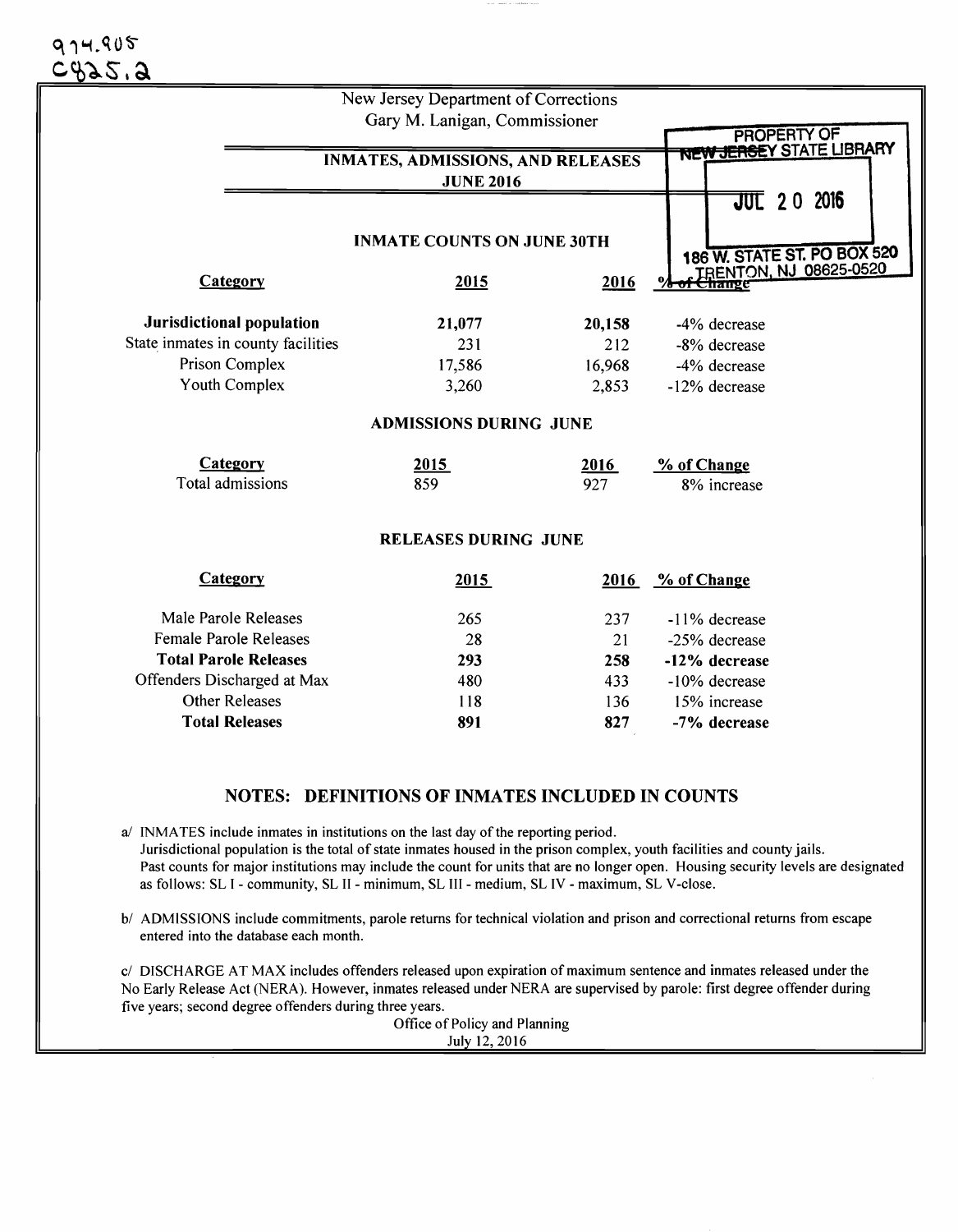|                                                                 | By Month 2016 |            |            |                 |            |           |            | By Fiscal Year - $(06/30/XX)$ |            |            |                 |            |
|-----------------------------------------------------------------|---------------|------------|------------|-----------------|------------|-----------|------------|-------------------------------|------------|------------|-----------------|------------|
|                                                                 | Jan           | Feb        | Mar        | Apr             | May        | Jua       |            | June 2015                     | 2013       | 2014       | 2015            | 2016       |
| TOTAL INMATES a/                                                | 20238         | 20161      | 20160      | 20066           | 20058      | 20158     | 21077      | $-4%$                         | 22993      | 22125      | 21077           | 20158      |
| STATE INMATES IN COUNTY FACILITIES                              | 184           | 167        | 139        | 143             | 170        | 212       | 231        | $-8%$                         | 149        | 214        | 231             | 212        |
| PRISON COMPLEX                                                  | 16985         | 16919      | 16979      | 16915           | 16920      | 16968     | 17586      | $-4%$                         | 18887      | 18245      | 17586           | 16968      |
| ADLT DIAG & TRT CTR (SL III)                                    | 509           | 507        | 508        | 500             | 506        | 510       | 540        | $-6%$                         | 580        | 561        | 540             | 510        |
| NEW JERSEY STATE PRISON                                         | 1608          | 1616       | 1627       | 1631            | 1629       | 1618      | 1664       | $-3%$                         | 1831       | 1810       | 1664            | 1618       |
| Main (SL IV)                                                    | 1361          | 1365       | 1359       | 1367            | 1355       | 1358      | 1352       | 0%                            | 1519       | 1512       | 1352            | 1358       |
| Ad-Seg (SL V)                                                   | 247           | 251        | 268        | 264             | 274        | 260       | 312        | $-17%$                        | 312        | 298        | 312             | 260        |
| <b>CRAF</b>                                                     | 604           | 593        | 634        | 614             | 659        | 683       | 671        | 2%                            | 958        | 864        | 671             | 683        |
| Central Reception (SL V)                                        | 404           | 407        | 432        | 416             | 478        | 514       | 448        | 15%                           | 678        | 584        | 448             | 514        |
| Jones Farm (SL II)                                              | 200           | 186        | 202        | 198             | 181        | 169       | 223        | $-24%$                        | 280        | 280        | 223             | 169        |
| CENTRAL MEDICAL UNIT (SL IV)                                    | 7             | 6          | 9          | $\mathfrak{c}$  | 6          | 8         | 8          | 0%                            | 7          | 12         | 8               | 8          |
| EAST JERSEY STATE PRISON                                        | 1230          | 1234       | 1231       | 1202            | 1202       | 1200      | 1237       | $-3%$                         | 1418       | 1221       | 1237            | 1200       |
| Main (SL IV)                                                    | 1191          | 1193       | 1195       | 1166            | 1167       | 1162      | 1227       | $-5%$                         | 1344       | 1203       | 1227            | 1162       |
| Rahway Camp (SL II)                                             | 32            | 31         | 32         | 32              | 32         | 32        |            |                               | 51         |            |                 | 32         |
| Detention (SLV)                                                 | 7             | 0          | 4          | $\vert 4 \vert$ | 3          | 6         | 0          | $-40%$                        | 23         | 18         | 10 <sup>1</sup> | 6          |
| <b>BAYSIDE STATE PRISON</b>                                     | 2084          | 2102       | 2058       | 2056            | 2109       | 2069      | 2203       | $-6%$                         | 2226       | 2191       | 2203            | 2069       |
| Main (SL 111)                                                   | 1123          | 1166       | 1139       | 1105            | 1166       | 1150      | 1173       | $-2%$                         | 1169       | 1164       | 1173            | 1150       |
| Bayside Farm (SL II)                                            | 612           | 609        | 583        | 607             | 604        | 587       | 681        | $-14%$                        | 707        | 679        | 681             | 587        |
| Ancora Unit (SL II)                                             | 349           | 327        | 336        | 344             | 339        | 332       | 349        | $-5%$                         | 350        | 348        | 349             | 332        |
| MID-STATE (SL III)                                              |               |            |            |                 |            |           |            |                               | 693        |            |                 |            |
| SOUTHERN STATE (SL III)                                         | 1785          | 1752       | 1718       | 1679            | 1617       | 1638      | 2011       | $-19%$                        | 1856       | 2171       | 2011            | 1638       |
| SOUTH WOODS (SL III)                                            | 3294          | 3319       | 3327       | 3371            | 3358       | 3372      | 3357       | 0%                            | 3375       | 3388       | 3357            | 3372       |
| <b>NORTHERN STATE</b>                                           | 2432          | 2415       | 2410       | 2438            | 2429       | 2420      | 2505       | $-3%$                         | 2397       | 2524       | 2505            | 2420       |
| Main (SL IV)                                                    | 1891          | 1885       | 1897       | 1909            | 1922       | 1907      | 1921       | $-1%$                         | 1684       | 1850       | 1921            | 1907       |
| ACSU (SLV)                                                      | 354           | 339        | 337        | 338             | 342        | 351       | 392        | $-10%$                        | 545        | 484        | 392             | 351        |
| OCCU (SLV)                                                      |               |            |            |                 |            |           |            |                               |            |            |                 |            |
| Fresh Start Program                                             | 187           | 191        | 176        | 191             | 165        | 162       | 192        | $-16%$                        | 168        | 190        | 192             | 162        |
| Delta Unit (SL V)                                               |               |            |            |                 |            |           |            |                               |            |            |                 |            |
| <b>EDNA MAHAN</b>                                               | 690           | 684        | 672        | 654             | 654        | 664       | 729        | $-9%$                         | 775        | 774        | 729             | 664        |
| Main (SL II)<br>AD SEG (SL V)                                   | 654<br>36     | 651<br>33  | 637<br>35  | 618             | 619<br>35  | 630<br>34 | 695<br>34  | $-9%$<br>0%                   | 749<br>26  | 745<br>29  | 695<br>34       | 630<br>34  |
| CONTR. HALFWAY HOUSE (SLI)                                      | 2742          | 2691       | 2785       | 36              |            |           | 2661       | 5%                            |            | 2729       | 2661            |            |
|                                                                 |               |            |            | 2765            | 2751       | 2786      |            |                               | 2771       |            |                 | 2786       |
| Ballington (T.L.C.)                                             |               |            |            |                 |            |           |            |                               |            |            |                 |            |
| Bo Robinson Columbus House<br>Bo Robinson                       | 116<br>334    | 115<br>332 | 110<br>352 | 115<br>352      | 105<br>348 | 346       | 130<br>312 | $-14%$<br>11%                 | 114<br>392 | 118<br>324 | 130<br>312      | 112<br>346 |
| Broughton                                                       |               |            |            |                 |            |           |            |                               |            |            |                 |            |
| Clinton House                                                   |               |            | 35         | 40              | 39         | 40        | 0          |                               | 36         | 36         |                 | 40         |
| <b>CUE</b>                                                      |               |            |            |                 |            |           |            |                               |            |            |                 |            |
| C.U.R.A.                                                        | 42            | 41         | 39         | 42              | 36         | 42        | 39         | 8%                            | 41         | 43         | 39              | 42         |
| Fenwick (Female)<br>Field House                                 | 49            | 50         | 50         | 50              | 50         | 51        | 46         | 11%                           | 49         | 50         | 46              | 51         |
| Fletcher House (VOA)                                            | 84            | 78         | 83         | 83              | 79         | 83        | 87         | $-5%$                         | 77         | 82         | 87              | 83         |
| Garret House (VOA) (Female)                                     | 41            | 40         | 39         | 40              | 40         | 42        | 41         | 2%                            | 46         | 47         | 41              | 42         |
| Harbor                                                          | 252           | 255        | 255        | 253             | 256        | 255       | 252        | $1\%$                         | 257        | 248        | 252             | 255        |
| Hope Hall                                                       | 170           | 170        | 171        | 166             | 170        | 173       | 165        | 5%                            | 171        | 170        | 165             | 173        |
| Kintock Bridgeton Substance Abuse (Male)                        | 203           | 157        | 186        | 169             | 193        | 189       | 156        | 21%                           | 208        | 177        | 156             | 189        |
| Kintock Bridgeton Work Release (Male)                           | 203           | 216        | 210        | 217             | 197        | 202       | 197        | 3%                            | 170        | 200        | 197             | 202        |
| Kintock North Substance Abuse (Male/Female)                     |               |            |            |                 |            |           |            |                               | 141        |            |                 |            |
| Kintock North Work Release (Male)                               |               |            |            |                 |            |           |            |                               | 178        |            |                 |            |
| Mutual Agreement Prgm<br>Operation Columbus House (Male/Female) | 40            | 27         | 27         | 20              | 30         | 24        | 27         | $-11%$                        | 34         | 39         | 27              | 24         |
| Kintock Newark (Male) Correctional Treatment Pro                | 302           | 295        | 301        | 293             | 298        | 309       | 303        |                               |            | 290        | 303             | 309        |
| Talbot Hall (Male)                                              | 492           | 498        | 502        | 501             | 489        | 493       | 481        | 2%                            | 520        | 486        | 481             | 493        |
| Urban Renewal Corp. (Male/Female) Work Release                  | 86            | 84         | 87         | 88              | 89         | 88        | 91         | $-3%$                         |            | 90         | 91              | 88         |
| <b>Tully House</b>                                              | 328           | 333        | 338        | 336             | 332        | 337       | 334        | 1%                            | 337        | 329        | 334             | 337        |
| RENTRY - STAYING CONNECTED                                      | 125           | 125        | 125        | 123             | 124        | 125       |            |                               |            |            |                 | 125        |

 $\ddot{\phantom{a}}$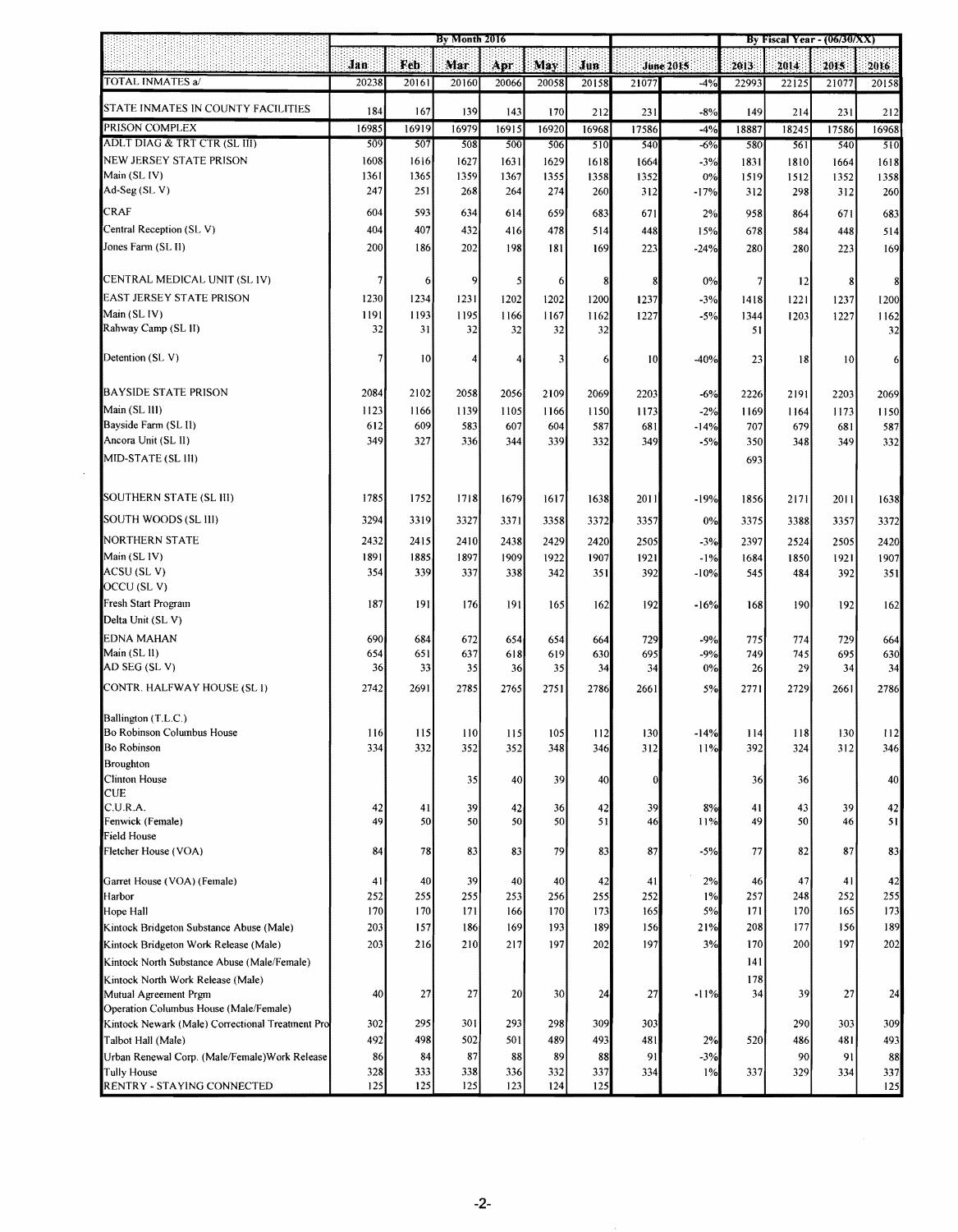|                                                | By Month 2016 |              |               |              |               |              |              | Fiscal Years - $(6/30/XX)$ |              |                |              |              |
|------------------------------------------------|---------------|--------------|---------------|--------------|---------------|--------------|--------------|----------------------------|--------------|----------------|--------------|--------------|
|                                                | Jan:          | Feb.         | Mar           | Apr          | May           | Jun          |              | <b>June 2015</b>           | 2013         | 2014           | 2015         | 2016         |
| <b>IYOUTH CORRCTNL COMPLEX</b>                 | 2944          | 2950         | 2917          | 2885         | 2844          | 2853         | 3260l        | $-12%$                     | 3957         | 3666I          | 3260         | 2853         |
| IGARDEN STATE RECPTN & YTH<br>Main (SL III)    | 1492<br>1492  | 1476<br>1476 | 1471<br>14711 | 1484<br>1484 | 1445<br>14451 | 1433<br>1433 | 1664<br>1664 | $-14%$<br>$-14%$           | 1840<br>1840 | 16891<br>16891 | 1664<br>1664 | 1433<br>1433 |
| <b>ALBERT C. WAGNER</b><br>Main (SL III)       | 649<br>402    | 656<br>391   | 634<br>378    | 631<br>369   | 647<br>384    | 658l<br>397  | 696<br>430   | $-5%$<br>$-8%$             | 1042<br>754  | 1014<br>734    | 696l<br>430  | 658<br>397   |
| Ad Seg $(SL V)$                                | 247           | 265          | 256           | 262          | 263           | 261          | 266          | $-2%$                      | 288          | 280            | 266          | 261          |
| <b>IMOUNTAINVIEW YTH CORR</b><br>Main (SL III) | 803<br>803    | 818<br>818   | 812<br>812    | 770<br>770I  | 752<br>7521   | 762<br>762   | 900<br>900l  | $-15%$<br>$-15%$           | 1075<br>1075 | 963<br>963     | 900<br>900   | 762<br>762   |

## END OF MONTH INMATE POPULATION (Continued)

 $\mathcal{A}^{\pm}$ 

 $\mathcal{A}^{\pm}$ 

## INMATES BY HOUSING SECURITY LEVEL\*

|                              | By Month 2016 |       |       |       |       |       |        | Fiscal Years $(6/30/XX)$ |        |                |       |       |
|------------------------------|---------------|-------|-------|-------|-------|-------|--------|--------------------------|--------|----------------|-------|-------|
|                              | Jan           | Feb   | Mar   | Apr   | May   | Jun   |        | <b>June 2015</b>         |        | 2013 2014 2015 |       | 2016  |
| <b>ITOTAL RESIDENT COUNT</b> | 20238         | 20161 | 20160 | 20066 | 20058 | 20158 | 210771 | $-4%$                    | 229931 | 22125          | 21077 | 20158 |
| In County Facilities         | 184           | 167   | 1391  | 143   | 1701  | 2121  | 2311   | $-8%$                    | 149    | 214            | 231   | 212   |
| <b>SL I</b> (Community)      | 2742          | 2691  | 2785  | 2765  | 2751  | 2786  | 2661   | 5%                       | 2771   | 2729           | 2661  | 2911  |
| <b>SL II</b> (Minimum)       | 2008          | 19621 | 1950l | 1958  | 1934  | 1909  | 19821  | $-4%$                    | 2163   | 2081           | 1982  | 1784  |
| <b>ISL III</b> (Medium)      | 9408          | 94291 | 9353  | 9278  | 9228  | 9262  | 10075  | $-8%$                    | 11342  | 106701         | 10075 | 9262  |
| <b>SL IV</b> (Maximum)       | 4450          | 4449  | 44601 | 4447  | 4450  | 44351 | 4508   | $-2%$                    | 4554   | 4577           | 4508  | 4435  |
| SL V (Close)                 | 1446          | 1463  | 1473  | 1475  | 1525  | 1554  | 16201  | $-4%$                    | 2014   | 1854           | 16201 | 1554  |

\* SECURITY LEVEL - this is not a complete enumeration of each security leveL Where facilities have various security levels, which cannot be differentiated by individual housing units, the facility is assigned a security level consistent with a majority of inmates housed.